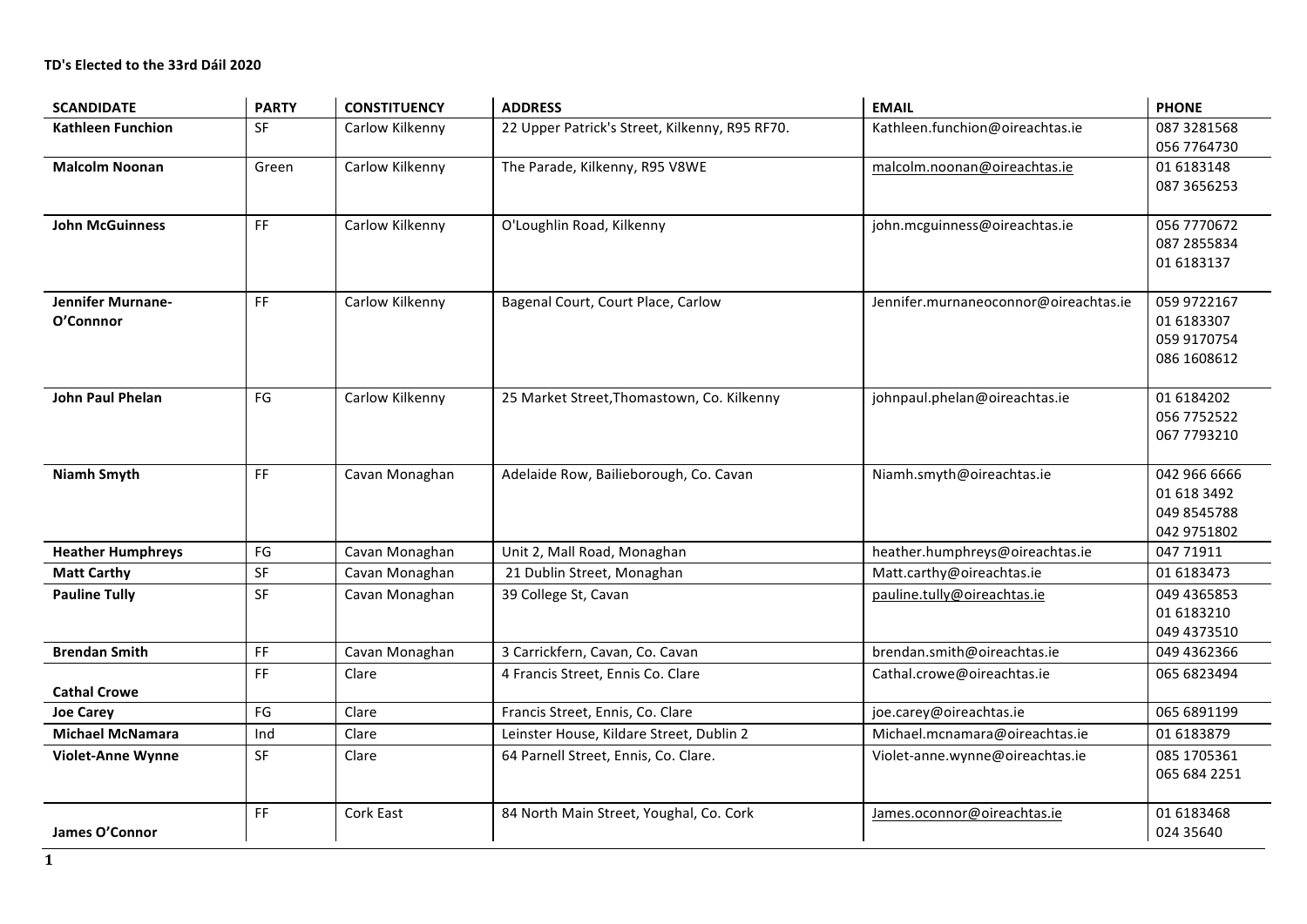| <b>SCANDIDATE</b>        | <b>PARTY</b>        | <b>CONSTITUENCY</b>     | <b>ADDRESS</b>                                                  | <b>EMAIL</b>                        | <b>PHONE</b>               |
|--------------------------|---------------------|-------------------------|-----------------------------------------------------------------|-------------------------------------|----------------------------|
| <b>Pat Buckley</b>       | <b>SF</b>           | Cork East               | Leinster House, Kildare Street, Dublin 2                        | Pat.buckley@oireachtas.ie           | 01 6183062<br>021 4639551  |
| <b>Sean Sherlock</b>     | Labour              | Cork East               | Liberty Hall (SIPTU), 19 Fair Street, Mallow                    | sean.sherlock@oireachtas.ie         | 022 53523<br>087 7402057   |
| <b>David Stanton</b>     | FG                  | Cork East               | 29 St. Mary's Road, Midleton, Co. Cork                          | david.stanton@oireachtas.ie         | 021 4632867<br>01 6183181  |
| <b>Mick Barry</b>        | Solidarity -<br>PBP | <b>Cork Nth Central</b> | Leinster House, Kildare Street, Dublin 2                        | Mick.barry@oireachtas.ie            | 01 6183268<br>021 4399653  |
| <b>Colm Burke</b>        | FG                  | <b>Cork Nth Central</b> | 46 Thomas Davis Street, Blackpool, Co. Cork                     | Colm.burke@oireachtas.ie            | 021 4564552                |
| <b>Thomas Gould</b>      | SF                  | <b>Cork Nth Central</b> | 31/32 Shandon Street, Cork                                      | Thomas.gould@oireachtas.ie          | 01 6183000<br>021 4212233  |
| Padraig O'Sullivan       | FF.                 | Cork Nth Central        | 28A Ballyhooley Road, Dillons Cross, Cork                       | Padraig.osullivan@oireachtas.ie     | 021 4502289<br>01 6184505  |
| <b>Aindrias Moynihan</b> | FG                  | Cork Nth West           | Railway View, Macroom, Co. Cork                                 | Aindrias.moynihan@oireachtas.ie     | 01 6183428<br>0214826644   |
| <b>Michael Creed</b>     | FG                  | Cork Nth West           | 95 Railway View, Macroom, Co. Cork                              | michael.creed@oireachtas.ie         | 026 41835                  |
| <b>Michael Moynihan</b>  | FF                  | Cork Nth West           | Percival Street, Kanturk, Co. Cork                              | michael.moynihan@oireachtas.ie      | 029 51299<br>01 6183595    |
| <b>Simon Coveney</b>     | FG                  | Cork Sth Central        | Iveagh House, 80 St Stephen's Green, Saint Kevin's,<br>Dublin 2 | simon.coveney@oireachtas.ie         | 021 4374200<br>01 408 2000 |
| <b>Micheal Martin</b>    | <b>FF</b>           | Cork Sth Central        | 137 Evergreen Road, Turners Cross, Cork                         | micheal.martin@oireachtas.ie        | 021 4320088<br>01 6184350  |
| <b>Michael McGrath</b>   | FF.                 | Cork Sth Central        | Main Street, Carrigaline, Co Cork.                              | michael.mcgrath@oireachtas.ie       | 021 4376699<br>01 6183801  |
| Donnchadh Ó Laoghaire    | SF                  | Cork Sth Central        | Leinster House, Kildare Street, Dublin 2                        | Donnchadh.olaoghaire@oireachtas.ie  | 01 6183097<br>021 4316555  |
| Christopher O'Sullivan   | FF                  | Cork Sth West           | Leinster House, Kildare Street, Dublin 2                        | Christopher.osullivan@oireachtas.ie | 01 6183095                 |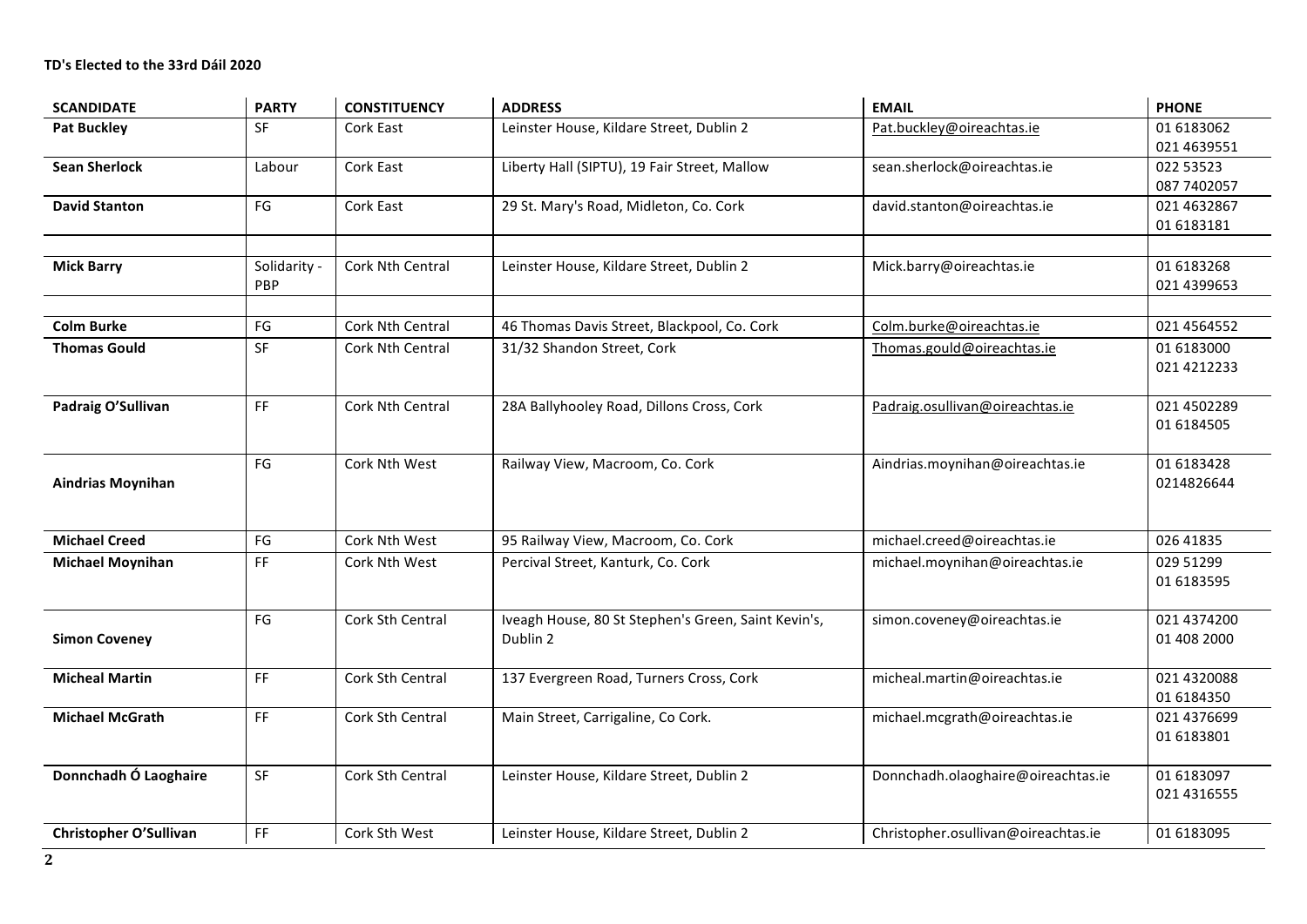| <b>SCANDIDATE</b>          | <b>PARTY</b>        | <b>CONSTITUENCY</b>   | <b>ADDRESS</b>                                                                        | <b>EMAIL</b>                       | <b>PHONE</b>                              |
|----------------------------|---------------------|-----------------------|---------------------------------------------------------------------------------------|------------------------------------|-------------------------------------------|
| <b>Holly Cairns</b>        | SD                  | Cork Sth West         | Leinster House, Kildare Street, Dublin 2                                              | Holly.cairns.@oireachtas.ie        | 01 6183745<br>086 3615830                 |
| <b>Michael Collins</b>     | <b>IND</b>          | Cork Sth West         | Leinster House, Kildare Street, Dublin 2                                              | Michael.collins@oireachtas.ie      | 01 6183133                                |
| <b>Charlie McConalogue</b> | FF                  | Donegal               | Chapel Street, Carndonagh, Co. Donegal                                                | charlie.mcconalogue@oireachtas.ie  | 074 9373131<br>074 9177282<br>01 6183199  |
| <b>Joe McHugh</b>          | $\mathsf{FG}$       | Donegal               | Grier House, Lower Main Street, Letterkenny, Co.<br>Donegal                           | joe.mchugh@oireachtas.ie           | 074 9164787                               |
| Pádraig MacLochlainn       | SF                  | Donegal               | Bobby Sands/Eddie Fullerton Hse, Ard O'Donnell High<br>Road, Letterkenny, Co. Donegal | padraig.maclochlainn@oireachtas.ie | 086 0239227<br>01 6184061<br>074 9601730  |
| <b>Pearse Doherty</b>      | SF                  | Donegal               | Machaire Chlochai, Na Doiri Beaga, Leitir Ceanainn, Co<br>Dún na nGall                | pearse.doherty@oireachtas.ie       | 074 9532832                               |
| <b>Thomas Pringle</b>      | <b>IND</b>          | Donegal               | Connolly House, Bridge Street, Killybegs, Co. Donegal                                 | thomas.pringle@oireachtas.ie       | 01 6183038<br>074 9741880<br>087 2168719  |
| <b>Paschal Donohoe</b>     | FG                  | <b>Dublin Central</b> | 344 North Circular Rd. Phibsborough, Dublin 7                                         | paschal.donohue@oireachtas.ie      | 01 6183689 /<br>087 2816868<br>01 6045582 |
| <b>Gary Gannon</b>         | SD                  | <b>Dublin Central</b> | Leinster House, Kildare Street, Dublin 2                                              | Gary.gannon@oireachtas.ie          | 01 6183861<br>087 3822571                 |
| <b>Mary Lou McDonald</b>   | SF                  | <b>Dublin Central</b> | 58 Faussagh Avenue, Dublin 7                                                          | marylou.mcdonald@oireachtas.ie     | 01 868 3934<br>01 6183230<br>01 7277102   |
| <b>Neasa Hourigan</b>      | Green               | <b>Dublin Central</b> | Leinster House, Kildare Street, Dublin 2                                              | Neasa.hourigan@oireachtas.ie       | 01 6183172                                |
| <b>Gino Kenny</b>          | Solidarity -<br>PBP | Dublin Mid West       | 3 Monastery Road, Clondalkin, Co. Dublin                                              | Gino.kenny@oireachtas.ie           | 085 7211574                               |
| <b>Mark Ward</b>           | SF                  | Dublin Mid West       | Aras Rulach, Neilstown Road, Clondalkin, Dublin 22                                    | Mark.ward@oireachtas.ie            | 01 6183381<br>086 2123416                 |
| Eoin Ó Broin               | SF                  | Dublin Mid West       | Leinster House, Kildare Street, Dublin 2                                              | Eoin.obroin@oireachtas.ie          | 01 6183080                                |
| <b>Emer Higgins</b>        | FG                  | Dublin Mid West       | Scanda House, Main Street, Rathcoole, Co. Dublin                                      | Emer.higgins@oireachtas.ie         | 087 9217741                               |
| Darragh O'Brien            | FF                  | Dublin Fingal         | Leinster House, Kildare Street, Dublin 2                                              | Darragh.obrien@oireachtas.ie       | 01 6183802<br>086 2519893                 |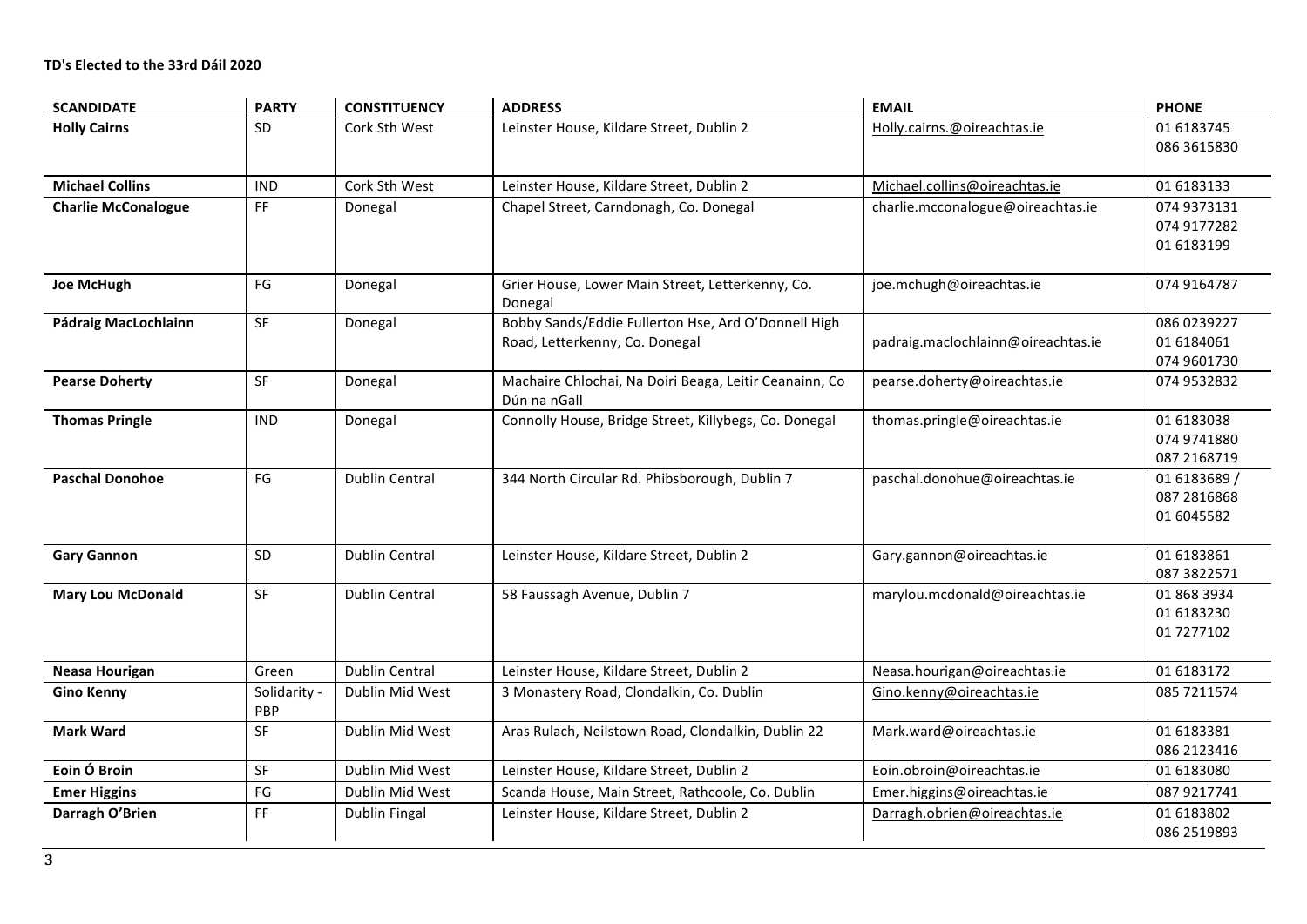| <b>SCANDIDATE</b>           | <b>PARTY</b>                | <b>CONSTITUENCY</b>  | <b>ADDRESS</b>                                                            | <b>EMAIL</b>                           | <b>PHONE</b>                           |
|-----------------------------|-----------------------------|----------------------|---------------------------------------------------------------------------|----------------------------------------|----------------------------------------|
| <b>Alan Farrell</b>         | FG                          | Dublin Fingal        | No. 6, Townyard Lane, Malahide, Co. Dublin.                               | alan.farrell@oireachtas.ie             | 01 6183020                             |
| Joe O'Brien                 | Green                       | Dublin Fingal        | Leinster House, Kildare Street, Dublin 2                                  | Joe.obrien@oireachtas.ie               | 01 6184114                             |
| <b>Duncan Smith</b>         | Labour                      | Dublin Fingal        | Leinster House, Kildare Street, Dublin 2                                  | Duncan.smith@oireachtas.ie             | 01 6183791                             |
| Louise O'Reilly             | <b>SF</b>                   | <b>Dublin Fingal</b> | Unit 1, The Coachyard, Main Street, Swords, Co. Dublin                    | Louise.oreilly@oireachtas.ie           | 01 6183093<br>01 8405081               |
| <b>Richard Bruton</b>       | FG                          | Dublin Bay North     | Leinster House, Kildare Street, Dublin 2                                  | richard.bruton@oireachtas.ie           | 01 6789807<br>01 6183103               |
| Aodhan O Riordain           | Labour                      | Dublin Bay North     | Leinster House, Kildare Street, Dublin 2                                  | aodhan.oriordain@oireachtas.ie         | 01 6183209                             |
| <b>Denise Mitchell</b>      | SF                          | Dublin Bay North     | Leinster House, Kildare Street, Dublin 2                                  | Denise.mitchell@oireachtas.ie          | 01 8472902                             |
| Cian O'Callaghan            | SD                          | Dublin Bay North     | Leinster House, Kildare Street, Dublin 2                                  | Cian.ocallaghan@oireachtas.ie          | 01 6183057                             |
| Seán Haughey                | FF                          | Dublin Bay North     | Leinster House, Kildare Street, Dublin 2                                  | Sean.haughey@oireachtas.ie             | 01 6183695<br>087 3494888              |
| <b>Dessie Ellis</b>         | <b>SF</b>                   | Dublin Nth West      | 6 Poppintree Mall, Finglas, Dublin 11                                     | dessie.ellis@oireachtas.ie             | 086 8541941<br>01 8347674              |
| <b>Paul McAuliffe</b>       | FF                          | Dublin Nth West      | Leinster House, Kildare Street, Dublin 2                                  | paul.mcauliffe@oireachtas.ie           | 01 6183588<br>01 6183539               |
| <b>Roisin Shortall</b>      | SD.                         | Dublin Nth West      | 5 Main Street, Finglas, Dublin 11                                         | roisin.shortall@oireachtas.ie          | 01 618 3593                            |
| <b>Richard Boyd-Barrett</b> | Solidarity -<br>PBP         | Dun Laoghaire        | 13 Lower Georges Street, Dún Laoghaire, Co. Dublin                        | Richard.boydbarrett@oireachtas.ie      | 01 2303020<br>01 6183449               |
| Jennifer Carroll MacNeill   | FG                          | Dun Laoghaire        | Leinster House, Kildare Street, Dublin 2                                  | Jennifer.carrollmacneill@oireachtas.ie | 01 6183812                             |
| <b>Cormac Devlin</b>        | FF.                         | Dun Laoghaire        | Leinster House, Kildare Street, Dublin 2                                  | Cormac@cormacdevlin.ie                 | 01 2750786<br>01 6183822               |
| <b>Ossian Smyth</b>         | Green                       | Dun Laoghaire        | Leinster House, Kildare Street, Dublin                                    | ossian.smyth@oireachtas.ie             | 01 6183362                             |
| <b>Joan Collins</b>         | Independe<br>nts4Chang<br>e | Dublin Sth Central   | 10A Old County Road, Dublin 12                                            | joan.collins@oireachtas.ie             | 01 6183315<br>01 4540086<br>01 4540085 |
| <b>Patrick Costello</b>     | Green                       | Dublin Sth Central   | Leinster House, Kildare Street, Dublin 2                                  | Patrick.costello@oireachtas.ie         | 01 6183566                             |
| <b>Bríd Smyth</b>           | Solidarity-<br>PBP          | Dublin Sth Central   | Unit 5, The Iceland Building, Le Fanu Rd, Ballyfermot,<br>D <sub>10</sub> | brid.smyth@oireachtas.ie               | 01 6183824<br>01 61 61003              |
| Aengus Ó Snodaigh           | SF                          | Dublin Sth Central   | 347 Bóthar Bhaile Formaid Baile Átha Cliath 10                            | aengus.osnodaigh@oireachtas.ie         | 01 6259320<br>01 6184084               |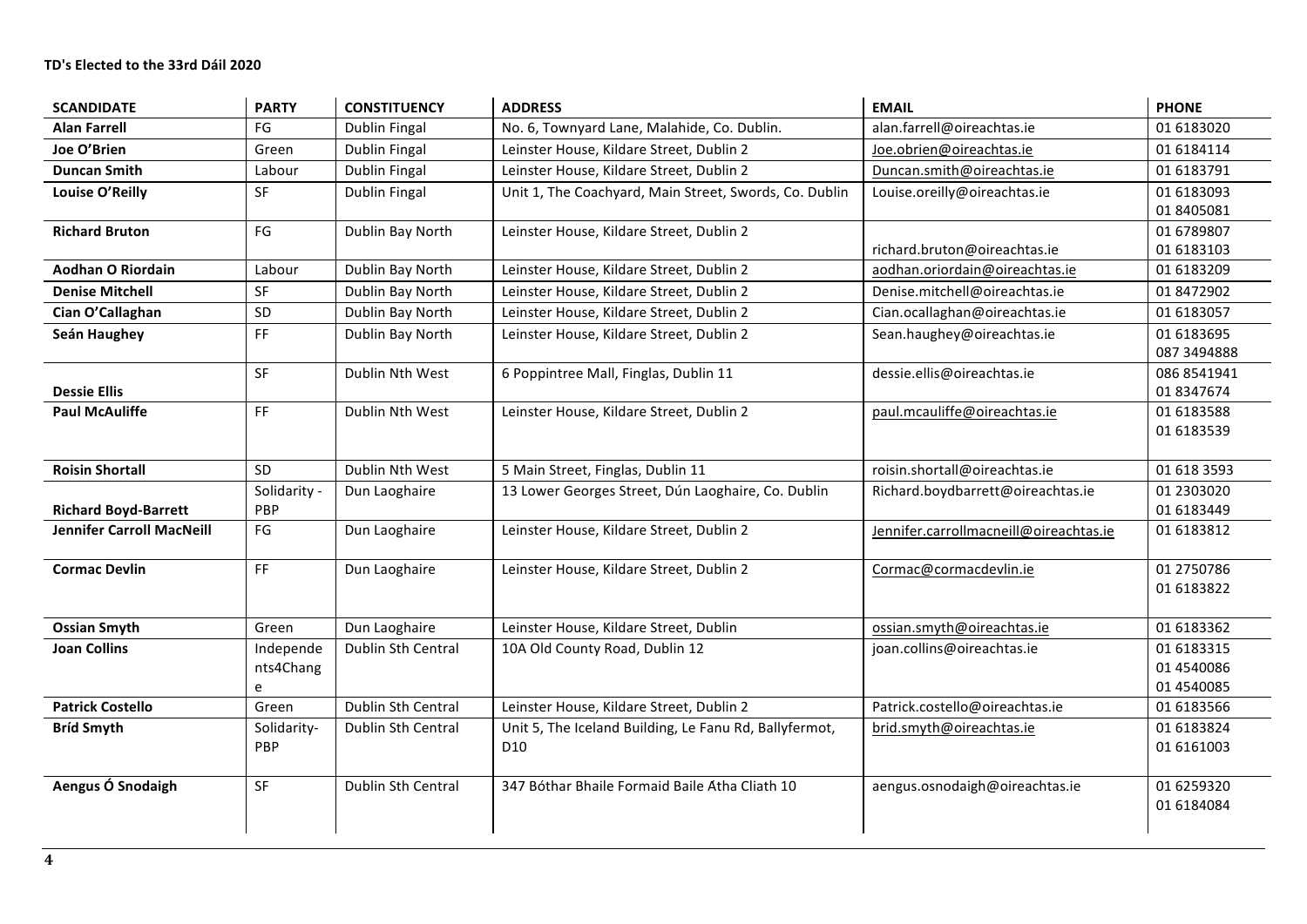| <b>SCANDIDATE</b>         | <b>PARTY</b>           | <b>CONSTITUENCY</b> | <b>ADDRESS</b>                                            | <b>EMAIL</b>                                                  | <b>PHONE</b>                            |
|---------------------------|------------------------|---------------------|-----------------------------------------------------------|---------------------------------------------------------------|-----------------------------------------|
| <b>Eamon Ryan</b>         | Green                  | Dublin Bay South    | 16-17 Suffolk Street, Dublin 2                            | Eamon ryan@oireachtas.ie                                      | 01 6183898                              |
| <b>Ivana Bacik</b>        | Labour                 | Dublin Bay South    | Leinster House, Dublin 2                                  | Ivana.bacik@oireachtas.ie                                     | 01 6183136                              |
| Jim O'Callaghan           | FF.                    | Dublin Bay South    | 37 South Richmond Street, Portobello, Dublin 2            | Jim.ocallaghan@oireachtas.ie                                  | 01 475 8943<br>01 6183134               |
| <b>Chris Andrews</b>      | SF                     | Dublin Bay South    | Leinster House, Kildare Street, Dublin 2                  | Chris.andrews@oireachtas.ie                                   | 087 2851515<br>01 6183287               |
| <b>Sean Crowe</b>         | SF                     | Dublin Sth West     | 2 Greenhill Road, Tallaght, Dublin 24                     | sean.crowe@oireachtas.ie                                      | 01 4519160<br>01 6183941                |
| John Lahart               | FF                     | Dublin Sth West     | 6 Orlagh Grange, Scholarstown Rd, Knocklyon, Dublin<br>16 | John.lahart@oireachtas.ie                                     | 087 2615529<br>01 4662026<br>01 6183712 |
| <b>Francis Noel Duffy</b> | Green                  | Dublin Sth West     | Leinster House, Kildare Street, Dublin 2                  | Francisnoel.duffy@oireachtas.ie                               | 01 6184236<br>01 6183354                |
| <b>Paul Murphy</b>        | Solidarity-<br>PBP     | Dublin Sth West     | 4 St. Kevin's House, Main Street, Tallaght, Dublin 24     | Paul.murphy@oireachtas.ie                                     | 01 6183071                              |
| <b>Colm Brophy</b>        | FG                     | Dublin Sth West     | Leinster House, Kildare Street, Dublin 2                  | colm.brophy@oireachtas.ie                                     | 01 6183196<br>01 640 3133               |
| Dr Leo Varadkar           | $\mathsf{F}\mathsf{G}$ | Dublin West         | 37A Main Street, Ongar, Dublin 15                         | leo.varadkar@oireachtas.ie                                    | 01 618 3613<br>01 7043630               |
| <b>Paul Donnelly</b>      | <b>SF</b>              | Dublin West         | Unit 1, Parkside, Phase 2 Mulhuddart Village D 15         | paul.donnelly@oireachtas.ie                                   | 01 6183371<br>01 8111893                |
| Roderic O'Gorman          | Green                  | Dublin West         | Leinster House, Kildare Street, Dublin 2                  | Roderic.ogorman@oireachtas.ie                                 | 01 6183222                              |
| <b>Jack Chambers</b>      | FF                     | Dublin West         | Laurel Lodge Shopping Centre, Castleknock, D15            | jack@jackchambers.ie                                          | 01 6183754<br>086 4177335<br>01 6933393 |
| Josepha Madigan           | FG                     | Dublin Rathdown     | 9 Braemor Road, Churchtown, Dublin 14                     | Josepha.madigan@oireachtas.ie                                 | 01 6183252                              |
| <b>Catherine Martin</b>   | Green                  | Dublin Rathdown     | Leinster House, Kildare Street, Dublin 2                  | Catherine.martin@oireachtas.ie                                | 01 613018                               |
| <b>Neale Richmond</b>     | FG                     | Dublin Rathdown     | Leinster House, Kildare Street, Dublin 2                  | Neale.richmond@oireachtas.ie                                  | 01 6183905                              |
| <b>Ciaran Cannon</b>      | FG                     | Galway East         | Unit 1 Bride Street, Loughrea, Co. Galway                 | ciaran cannon@education.gov.ie<br>ciaran.cannon@oireachtas.ie | 091 880790<br>087 2283377<br>01 6183185 |
| Seán Canney               | <b>IND</b>             | Galway East         | St. David's, The Mall, Tuam, Co Galway                    | Sean.canney@oireachtas.ie                                     | 093 26476                               |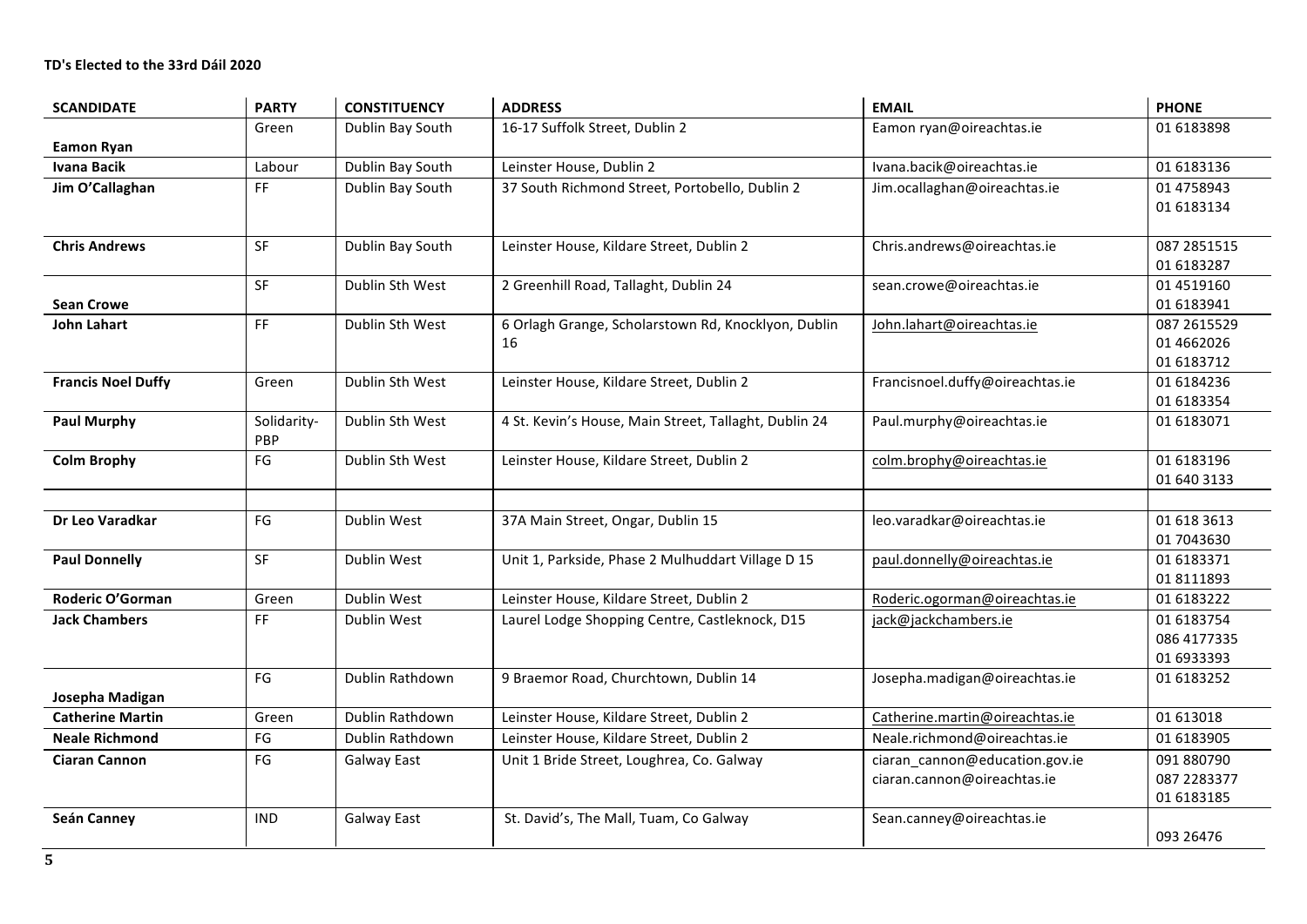| <b>SCANDIDATE</b>          | <b>PARTY</b>  | <b>CONSTITUENCY</b> | <b>ADDRESS</b>                                      | <b>EMAIL</b>                      | <b>PHONE</b> |
|----------------------------|---------------|---------------------|-----------------------------------------------------|-----------------------------------|--------------|
|                            |               |                     |                                                     |                                   | 086 2513639  |
|                            |               |                     |                                                     |                                   | 01 6183436   |
| <b>Anne Rabbitte</b>       | FF.           | Galway East         | The Hub, St Brendan Street, Portumna, Co. Galway    | Anne.rabbitte@oireachtas.ie       | 090 9759695  |
|                            |               |                     |                                                     |                                   | 01 6183991   |
|                            |               |                     |                                                     |                                   |              |
| <b>Catherine Connolly</b>  | <b>IND</b>    | Galway West         | 4 Commerce House, Flood St, Galway                  | Catherine.connolly@oireachtas.ie  | 01 6184411   |
|                            |               |                     |                                                     |                                   | 091 567870   |
| <b>Noel Grealish</b>       | <b>IND</b>    | <b>Galway West</b>  | Unit 14, Briarhill Business Park, Briarhill, Galway | noel.grealish@oireachtas.ie       | 091 764807   |
|                            |               |                     |                                                     |                                   | 01 6184270   |
| <b>Mairéad Farrell</b>     | SF            | Galway West         | Leinster House, Kildare Street, Dublin 2            | Mairead.farrell@oireachtas.ie     | 01 6183132   |
| Eamon Ó Cuiv               | FF            | Galway West         | Kirwan House, Sráid TobAr an Iarla, Gaillimh        | eamon.ocuiv@oireachtas.ie         | 091 562846   |
|                            |               |                     |                                                     |                                   | 01 6184231   |
|                            |               |                     |                                                     |                                   |              |
| <b>Hildegarde Naughton</b> | $\mathsf{FG}$ | Galway West         | Woodquay Court, Woodquay, Galway City               | hildegarde.naughton@oireachtas.ie | 091 569677   |
| Pa Daly                    | SF            | Kerry               | Leinster House, Kildare Street, Dublin 2            | Pa.daly@oireachtas.ie             | 01 6183779   |
| Danny Healy Rae            | <b>IND</b>    | Kerry               | Main Street, Kilgarvan, Co. Kerry                   | danny.healy-rae@oireachtas.ie     | 064 6685315  |
|                            |               |                     |                                                     |                                   | 087 2316055  |
|                            |               |                     |                                                     |                                   | 01 6184070   |
| <b>Norma Foley</b>         | FF            | Kerry               | 1 Bridge Place, Tralee, Co. Kerry                   | norma.foley@oireachtas.ie         | 01 6183375   |
|                            |               |                     |                                                     |                                   | 066 7169052  |
| <b>Brendan Griffin</b>     | FG            | Kerry               | Castlemaine Village, Castlemaine, Co. Kerry         | brendan.griffin@oireachtas.ie     | 087 6528841  |
|                            |               |                     |                                                     |                                   | 066 9795666  |
|                            |               |                     |                                                     |                                   | 01 6184480   |
| <b>Michael Healy Rae</b>   | <b>IND</b>    | Kerry               | Sandymount, Kilgarvan, Co. Kerry                    | Michael.healyrae@oireachtas.ie    | 064 6685762  |
|                            |               |                     |                                                     |                                   | 01 6183363   |
| <b>Bernard J Durkan</b>    | FG            | Kildare Nth         | Timard, Maynooth, Co. Kildare                       | bernard.durkan@oireachtas.ie      | 01 6183732   |
|                            |               |                     |                                                     |                                   |              |
| <b>James Lawless</b>       | FF            | Kildare Nth         | Wolfe Tone Street, Naas, Co. Kildare                | James.lawless@oireachtas.ie       | 01 6183007   |
|                            |               |                     |                                                     |                                   | 045 898476   |
| <b>Réada Cronin</b>        | SF            | Kildare Nth         | Leinster House, Kildare Street, Dublin 2            | Reada.cronin@oireachtas.ie        | 01 6183823   |
| <b>Catherine Murphy</b>    | SD            | Kildare Nth         | Unit 4, The Post House, Leixlip Shopping Mall, Main | catherine.murphy@oireachtas.ie    | 01 615 6625  |
|                            |               |                     | Street, Leixlip, Co. Kildare                        |                                   | 01 6183099   |
|                            |               |                     |                                                     |                                   |              |
| <b>Martin Heydon</b>       | FG            | Kildare Sth         | Moorefield Road, Newbridge, Co. Kildare             | martin.heydon@oireachtas.ie       | 045 487624   |
|                            |               |                     |                                                     |                                   | 01 6183017   |
| <b>Cathal Berry</b>        | <b>IND</b>    | Kildare Sth         | Leinster House, Kildare Street, Dublin 2            | Cathal.berry@oireachtas.ie        | 01 6183351   |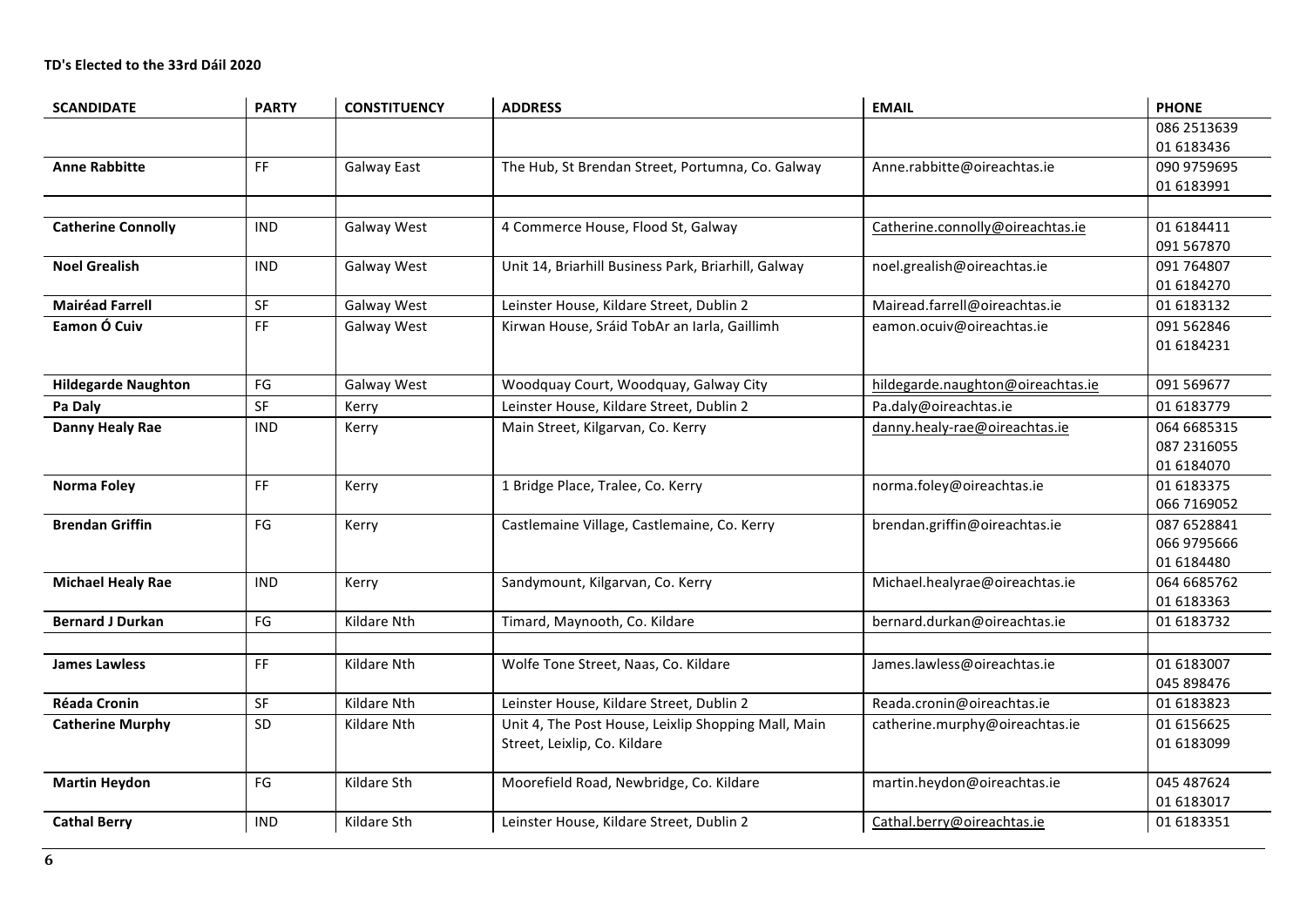| <b>SCANDIDATE</b>         | <b>PARTY</b>                                                                                   | <b>CONSTITUENCY</b>    | <b>ADDRESS</b>                                          | <b>EMAIL</b>                    | <b>PHONE</b>              |
|---------------------------|------------------------------------------------------------------------------------------------|------------------------|---------------------------------------------------------|---------------------------------|---------------------------|
|                           |                                                                                                |                        |                                                         |                                 | 057 8600118               |
|                           |                                                                                                |                        |                                                         |                                 | 045 579053                |
| Sean O Fearghall          | FF.                                                                                            | Kildare Sth            | 4 Offaly Street, Athy, Co. Kildare                      | sean.ofearghail@oireachtas.ie   | 045 522966                |
|                           |                                                                                                |                        |                                                         |                                 | 01 6183343                |
|                           |                                                                                                |                        |                                                         |                                 | 059 8634805               |
| Patricia Ryan             | <b>SF</b>                                                                                      | Kildare Sth            | Leinster House, Kildare Street, Dublin 2                | Patricia.ryan@oireachtas.ie     | 085 7203926               |
|                           |                                                                                                |                        |                                                         |                                 | 01 6184305                |
| <b>Carol Nolan</b>        | <b>IND</b>                                                                                     | Laois Offaly           | Leinster House, Kildare Street, Dublin 2                | Carol.nolan@oireachtas.ie       | 087 1712684               |
|                           |                                                                                                |                        |                                                         |                                 | 01 6183160                |
|                           |                                                                                                |                        |                                                         |                                 |                           |
| <b>Barry Cowen</b>        | FF.                                                                                            | Laois Offaly           | Patrick Street, Tullamore, Co. Offaly                   | barry.cowen@oireachtas.ie       | 057 9321976               |
| <b>Charles Flanagan</b>   | FG                                                                                             | Laois Offaly           | 7 Lismard Court, Portlaoise, Co. Laois                  | charles.flanagan@oireachtas.ie  | 01 6183662<br>057 8620232 |
|                           |                                                                                                |                        |                                                         |                                 | 01 6183625                |
| <b>Sean Fleming</b>       | $\mathsf{FF}% _{0}\left( \mathcal{F}_{0}\right) =\mathsf{FF}_{0}\left( \mathcal{F}_{0}\right)$ | Laois Offaly           | Castletown, Portlaoise, Co Laois.                       | sean.fleming@oireachtas.ie      | 057 8732692               |
|                           |                                                                                                |                        |                                                         |                                 | 01 6183472                |
| <b>Brian Stanley</b>      | SF                                                                                             | Laois Offaly           | Sinn Féin Office, 5 Church Street, Portlaoise, Co Laois | brian.stanley@oireachtas.ie     | 057 8662851               |
| <b>Niall Collins</b>      | FF                                                                                             | <b>Limerick County</b> | Redhouse Hill, Patrickswell, Co Limerick                | niall.collins@oireachtas.ie     | 061 300149                |
|                           |                                                                                                |                        |                                                         |                                 | 0872749659                |
|                           |                                                                                                |                        |                                                         |                                 | 01 6183577                |
| <b>Richard O'Donoghue</b> | <b>IND</b>                                                                                     | Limerick county        | Charleville Road, Kilmallock, Co. Limerick              | Richard.odonoghue@oireachtas.ie | 063 31133                 |
|                           |                                                                                                |                        |                                                         |                                 | 01 6183500                |
| <b>Patrick O'Donovan</b>  | FG                                                                                             | <b>Limerick County</b> | St Mary's Road, Newcastle West, Co. Limerick            | patrick.odonovan@oireachtas.ie  | 069 77998                 |
| <b>Maurice Quinlivan</b>  | $\mathsf{FG}$                                                                                  | Limerick City          | 34 Denmark Street, Limerick City                        | Maurice.quinlivan@oireachtas.ie | 061 319681                |
| <b>Willie O'Dea</b>       | FF                                                                                             | Limerick City          | 2 Glenview Gardens, Farranshone, Co. Limerick           | willie.odea@oireachtas.ie       | 061 454 488               |
|                           |                                                                                                |                        |                                                         |                                 | 01 6184259                |
|                           |                                                                                                |                        |                                                         |                                 |                           |
| <b>Kieran O'Donnell</b>   | FG                                                                                             | Limerick City          | 32 Upper Mallow Street, Limerick                        | kieran.odonnell@oireachtas.ie   | 061 204040                |
| <b>Brian Leddin</b>       | Green                                                                                          | Limerick City          | Leinster House, Kildare Street, Dublin 2                | Brian.leddin@greenparty.ie      | 01 6183205                |
|                           | FF                                                                                             | Longford Westmeath     | The Manse, Castle Street, Mullingar, Co Westmeath       | Robert.troy@oireachtas.ie       | 044 9334857               |
| <b>Robert Troy</b>        |                                                                                                |                        |                                                         |                                 | 087 7979890               |
| <b>Joe Flaherty</b>       | FF                                                                                             | Longford Westmeath     | Leinster House, Kildare Street, Dublin 2                | Joe.flaherty@oireachtas.ie      | 01 6183122                |
| <b>Peter Burke</b>        | FG                                                                                             | Longford Westmeath     | Unit 2, Blackhall Court, Mullingar, Co. Westmeath       | Peter.burke@oireachtas.ie       | 044 9385044               |
| <b>Sorca Clarke</b>       | SF                                                                                             | Longford Westmeath     | Leinster House, Kildare Street, Dublin 2                | Sorca.clarke@oireachtas.ie      | 01 6183455                |
| <b>Fergus O'Dowd</b>      | $\mathsf{F}\mathsf{G}$                                                                         | Louth                  | 28a Bachelors Lane, Drogheda, Co Louth                  | fergus.odowd@oireachtas.ie      | 041 9842275               |
| Ruairí Ó Murchú           | SF                                                                                             | Louth                  | 1-2 Crowe St, Dundalk, Co Louth.                        | Ruairi.omurchu@oireachtas.ie    | 01 6184060                |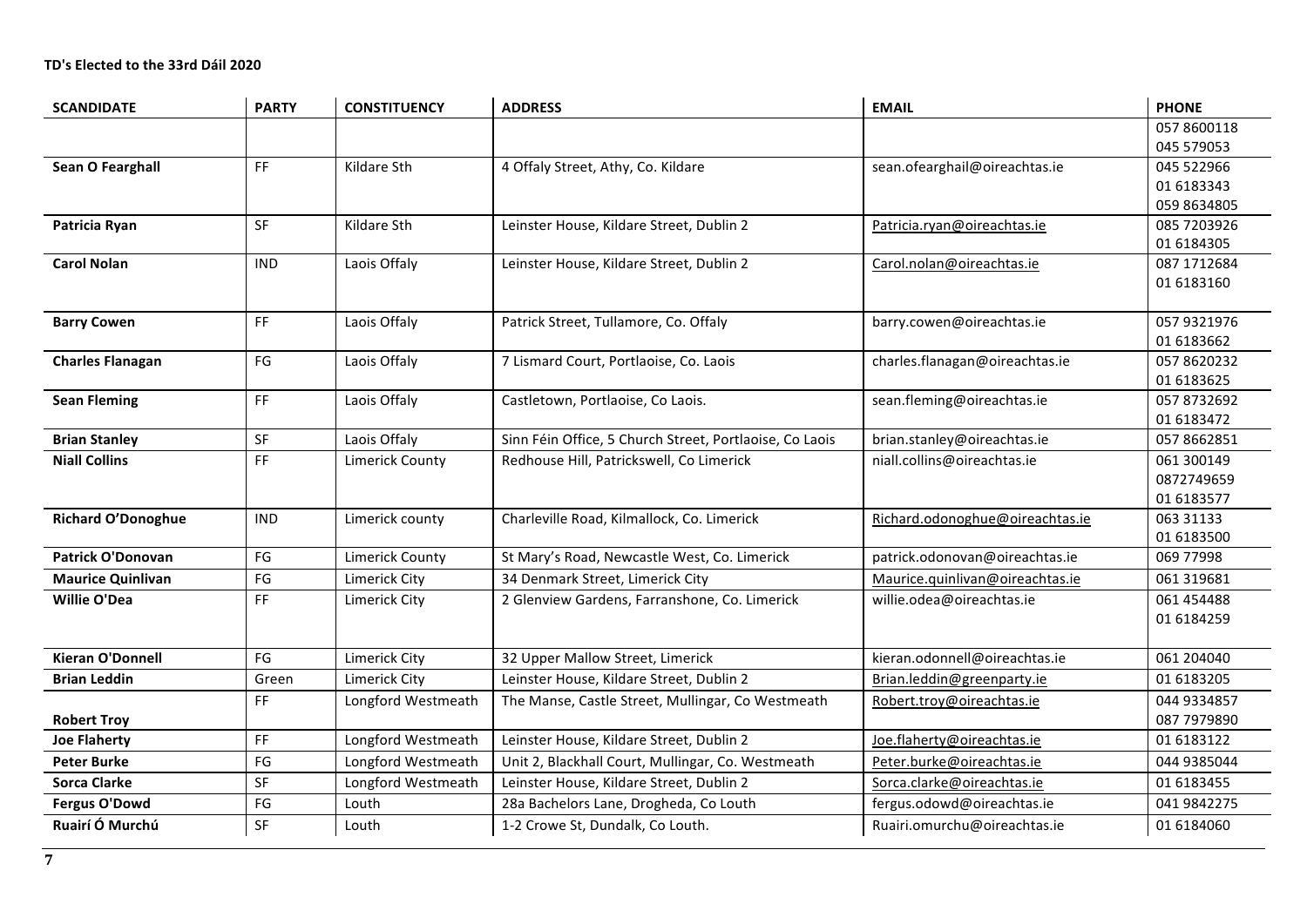# **TD's Elected to the 33rd Dáil 2020**

| <b>SCANDIDATE</b>          | <b>PARTY</b>                 | <b>CONSTITUENCY</b> | <b>ADDRESS</b>                                        | <b>EMAIL</b>                      | <b>PHONE</b>              |
|----------------------------|------------------------------|---------------------|-------------------------------------------------------|-----------------------------------|---------------------------|
|                            |                              |                     |                                                       |                                   | 042 9328859               |
| <b>Imelda Munster</b>      | <b>SF</b>                    | Louth               | Leinster House, Kildare Street, Dublin 2              | Imelda.munster@oireachtas.ie      | 01 6183043                |
|                            |                              |                     |                                                       |                                   |                           |
| <b>Gerald Nash</b>         | Labour                       | Louth               | Connolly Hall, Pallas Street, Drogheda, Co Louth      | gerald.nash@oireachtas.ie         | 041 9810811               |
| <b>Peter Fitzpatrick</b>   | <b>IND</b>                   | Louth               | 2 Court House Square, Dundalk, Co. Louth              | peterm.fitzpatrick@oireachtas.ie  | 042 9330100               |
|                            |                              |                     |                                                       |                                   | 01 6183563                |
|                            | FF                           | Mayo                | 19 Pearse Street, Ballina, Co Mayo                    | dara.calleary@oireachtas.ie       | 096 77613                 |
| <b>Dara Calleary</b>       |                              |                     |                                                       |                                   |                           |
| <b>Alan Dillon</b>         | FG                           | Mayo                | New Antrim Street, Castlebar, Co. Mayo                | Alan.dillon@oireachtas.ie         | 01 6183049                |
|                            |                              |                     |                                                       |                                   | 094902565                 |
| <b>Rose Conway-Walsh</b>   | SF                           | Mayo                | Leinster House, Kildare Street, Dublin 2              | Rose.conwaywalsh@oireachtas.ie    | 01 6183664                |
|                            |                              |                     |                                                       |                                   |                           |
| <b>Michael Ring</b>        | FG                           | Mayo                | Quay Street, Westport, Co. Mayo                       | michael.ring@oireachtas.ie        | 098 25734                 |
|                            |                              |                     |                                                       |                                   |                           |
| <b>Helen McEntee</b>       | FG                           | Meath East          | Cannon Street, Kells Co Meath                         | Helen.mcentee@oireachtas.ie       | 046 9252955               |
| <b>Thomas Byrne</b>        | $\mathsf{FF}% _{\mathsf{F}}$ | Meath East          | Bective Square, Kells, Co. Meath                      | Thomas.byrne@oireachtas.ie        | 085 8347630               |
| Darren O'Rourke            | SF                           | Meath East          | Leinster House, Kildare Street, Dublin 2              | Darren.orourke@oireachtas.ie      | 087 4119654               |
|                            |                              |                     |                                                       |                                   | 01 6184504                |
|                            |                              |                     |                                                       |                                   | 01 8499573                |
| Peadar Tóibín              | Aontú                        | Meath West          | Irish Unity Centre, 8 Market Square, Navan, Co. Meath | Peadar.toibin@oireachtas.ie       | 046 9023472<br>01 6183518 |
| <b>Johnny Guirke</b>       | SF                           | Meath West          | Castle Street, Trim, County Meath                     | Johnny.guirke@oireachtas.ie       | 01 6184502                |
|                            |                              |                     |                                                       |                                   | 046 9481402               |
|                            |                              |                     |                                                       |                                   |                           |
| <b>Damien English</b>      | FG                           | Meath West          | 24A Railway St., Navan, Co Meath                      | damien.english@oireachtas.ie      | 046 9071667               |
|                            |                              |                     |                                                       |                                   | 046 9071667               |
|                            |                              |                     |                                                       |                                   |                           |
| <b>Michael Fitzmaurice</b> | <b>IND</b>                   | Roscom/Galway       | Castle View Terrace, Roscommon Town                   | Maurice.fitzmaurice@oireachtas.ie | 071 9662608               |
|                            |                              |                     |                                                       |                                   | 086 1914565               |
|                            | FG                           |                     |                                                       |                                   | 01 6183321<br>090 6627557 |
| <b>Denis Naughten</b>      |                              | Roscom/Galway       | Abbey Street, Roscommon Town, Roscommon               | denis.naughten@oireachtas.ie      | 090 6435039               |
|                            |                              |                     |                                                       |                                   |                           |
| <b>Claire Kerrane</b>      | SF                           | Roscom/Galway       | Main St., Ballaghaderreen, Roscommon                  | Claire.kerrane@oireachtas.ie      | 01 6183365                |
|                            |                              |                     |                                                       |                                   | 094 986168                |
|                            |                              |                     |                                                       |                                   |                           |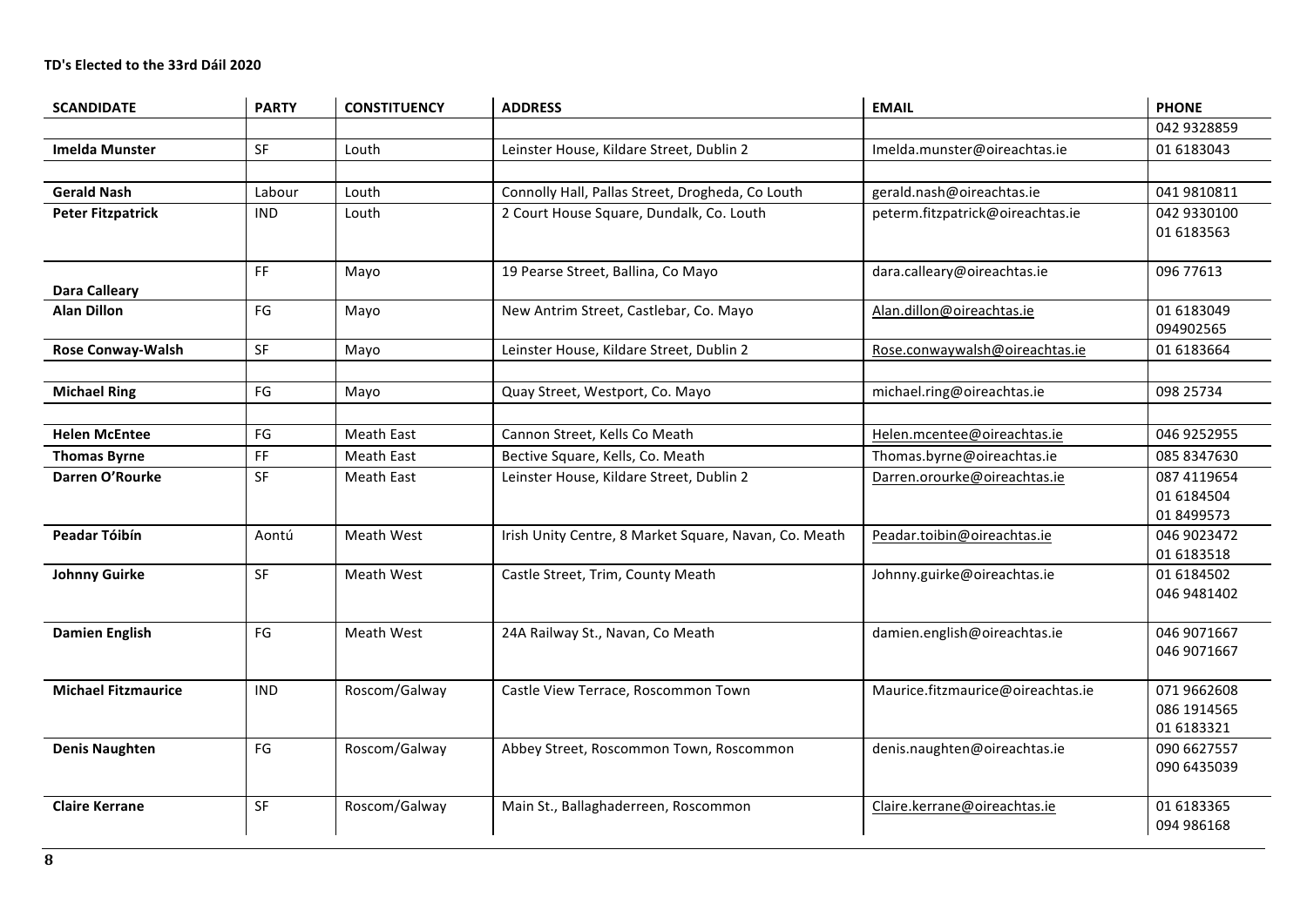| <b>SCANDIDATE</b>      | <b>PARTY</b>           | <b>CONSTITUENCY</b> | <b>ADDRESS</b>                                      | <b>EMAIL</b>                   | <b>PHONE</b>                                         |
|------------------------|------------------------|---------------------|-----------------------------------------------------|--------------------------------|------------------------------------------------------|
| <b>Marc MacSharry</b>  | FF                     | Sligo/Leitrim       | Knockderry House, Stephen Street, Sligo             | Marc.macsharry@oireachtas.ie   | 086 2674764<br>01 6184221 071<br>9143616             |
| <b>Marian Harkin</b>   | <b>IND</b>             | Sligo/Leitrim       | Leinster House, Kildare Street, Dublin 2            | Marian.harkin@oireachtas.ie    | 01 6183820                                           |
| <b>Frankie Feighan</b> | $\mathsf{F}\mathsf{G}$ | Sligo/Leitrim       | Bridge Street, Boyle, Co. Roscommon                 | Frank.feighan@oireachtas.ie    | 071 9662115                                          |
| <b>Martin Kenny</b>    | SF                     | Sligo/Leitrim       | Leinster House, Kildare Street, Dublin 2            | Martin.kenny@oireachtas.ie     | 01 6183783<br>087 6528318                            |
| <b>Alan Kelly</b>      | Labour                 | Tipperary           | 1 Summerhill, Nenagh, Co Tipperary                  | alan.kelly@oireachtas.ie       | 067 34190<br>01 6183229<br>0505 24328<br>052 6127544 |
| <b>Michael Lowry</b>   | <b>IND</b>             | Tipperary           | Abbey Road, Thurles, Co. Tipperary                  | michael.lowry@oireachtas.ie    | 0504 22022<br>01 6183504                             |
| <b>Jackie Cahill</b>   | FF                     | Tipperary           | Parnell Street, Thurles, Co. Tipperary              | Jackie.cahill@oireachtas.ie    | 087 2820663<br>01 6183725<br>0504 24632              |
| <b>Martin Browne</b>   | SF                     | Tipperary           | 101 Main Street, Cashel, Co. Tipperary              | Martin.browne@oireachtas.ie    | 01 6183000<br>062 61855<br>087 4197578               |
| <b>Mattie McGrath</b>  | <b>IND</b>             | Tipperary           | 2 Joyce's Lane, The Quay, Clonmel, Co. Tipperary    | mattie.mcgrath@oireachtas.ie   | 052 6129155                                          |
| <b>David Cullinane</b> | SF                     | Waterford           | 135 Barrack Street, Waterford City                  | David.cullinane@oireachtas.ie  | 086 8184307<br>051 856066<br>05848673                |
| <b>Matt Shanahan</b>   | <b>IND</b>             | Waterford           | Saint Catherine's Hall, Catherine Street, Waterford | matt.shanahan@oireachtas.ie    | 086 2681551<br>051 876956<br>086 7304677             |
| <b>Mary Butler</b>     | FF                     | Waterford           | Leinster House, Kildare Street, Dublin 2            | Mary.butler@oireachtas.ie      | 087 7425020<br>058 841437                            |
| Marc Ó Cathasaigh      | Green                  | Waterford           | Leinster House, Kildare Street, Dublin 2            | Marc.ocathasaigh@oireachtas.ie | 01 6183223<br>01 6184213                             |
| <b>Johnny Mythen</b>   | SF                     | Wexford             | Slaney Place, Enniscorthy, Wexford                  | Johnny.mythen@oireachtas.ie    | 01 6183911<br>087 1142100                            |
| <b>Verona Murphy</b>   | <b>IND</b>             | Wexford             | Leinster House, Kildare Street, Dublin 2            | Verona.murphy@oireachtas.ie    | 01 618 3329                                          |
| <b>James Browne</b>    | FF                     | Wexford             | Lower Church Street, Enniscorthy, Co. Wexford       | James.browne@oireachtas.ie     | 053 9235046<br>01 6183094                            |